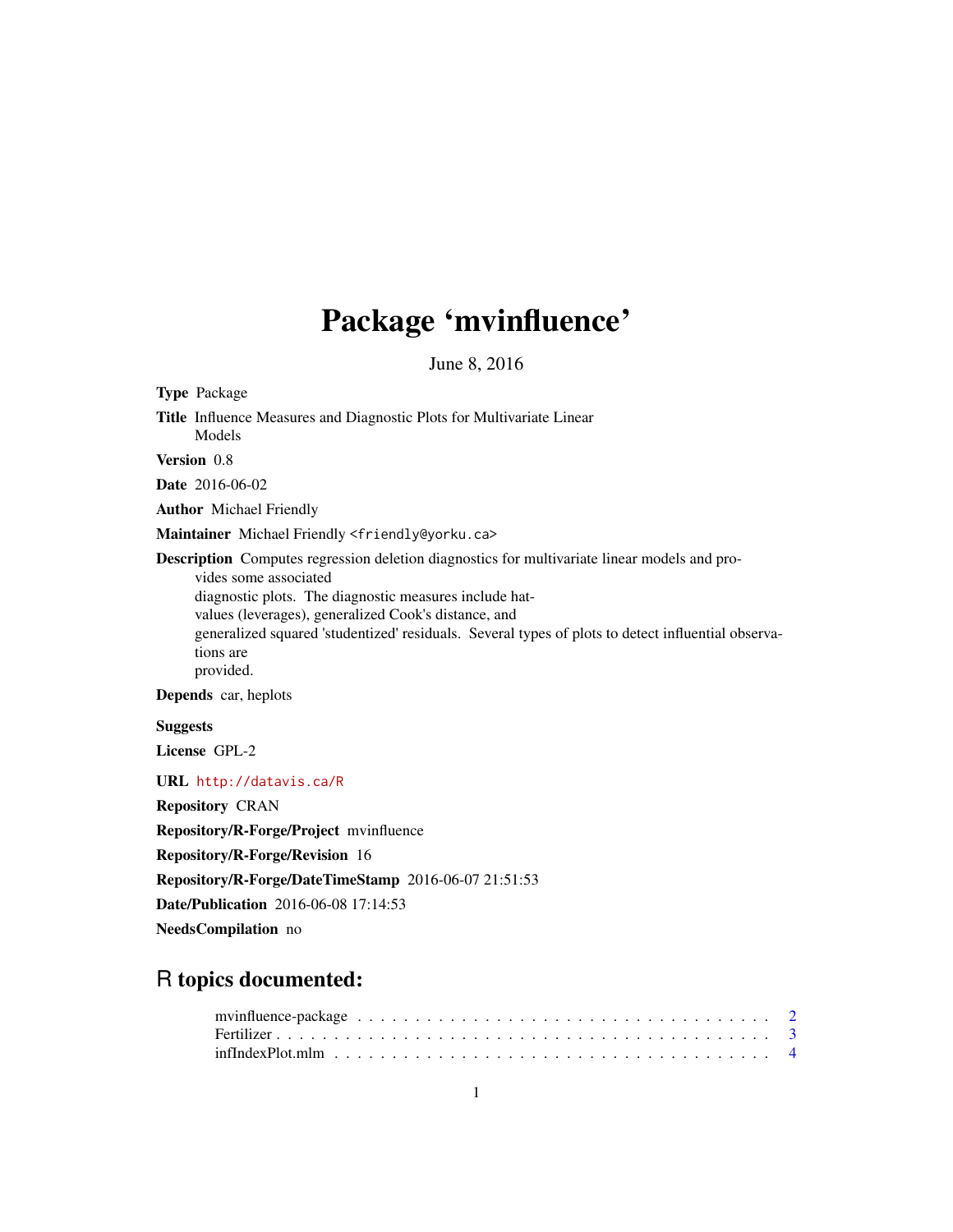<span id="page-1-0"></span>

| Index | 19 |
|-------|----|
|       |    |
|       |    |
|       |    |
|       |    |
|       |    |
|       |    |
|       |    |
|       |    |

mvinfluence-package *Influence Measures and Diagnostic Plots for Multivariate Linear Models*

### Description

This collection of functions is designed to compute regression deletion diagnostics for multivariate linear models following Barrett & Ling (1992). These are close analogs of standard methods for univariate and generalized linear models handled by the [influence.measures](#page-5-1) in the stats package. These functions also extend plots of influence diagnostic measures such as those provided by [influencePlot](#page-0-0) in the stats package.

In addition, the functions provide diagnostics for deletion of subsets of observations of size m>1. This case is theoretically interesting because sometimes pairs (m=2) of influential observations can mask each other, sometimes they can have joint influence far exceeding their individual effects, as well as other interesting phenomena described by Lawrence (1995). Associated methods for the case m>1 are still under development in this package.

### Details

| Package: | mvinfluence     |
|----------|-----------------|
| Type:    | Package         |
| Version: | 0.7             |
| Date:    | $2013 - 9 - 06$ |
| License: | GPL-2           |

The design goal for this package is that, as an extension of standard methods for univariate linear models, you should be able to fit a linear model with a multivariate response,

mymlm <- lm(  $cbind(y1, y2, y3)$   $\sim$  x1 + x2 +x3, data=mydata)

and then get useful diagnostics and plots with

influence(mymlm) hatvalues(mymlm) influencePlot(mymlm, ...)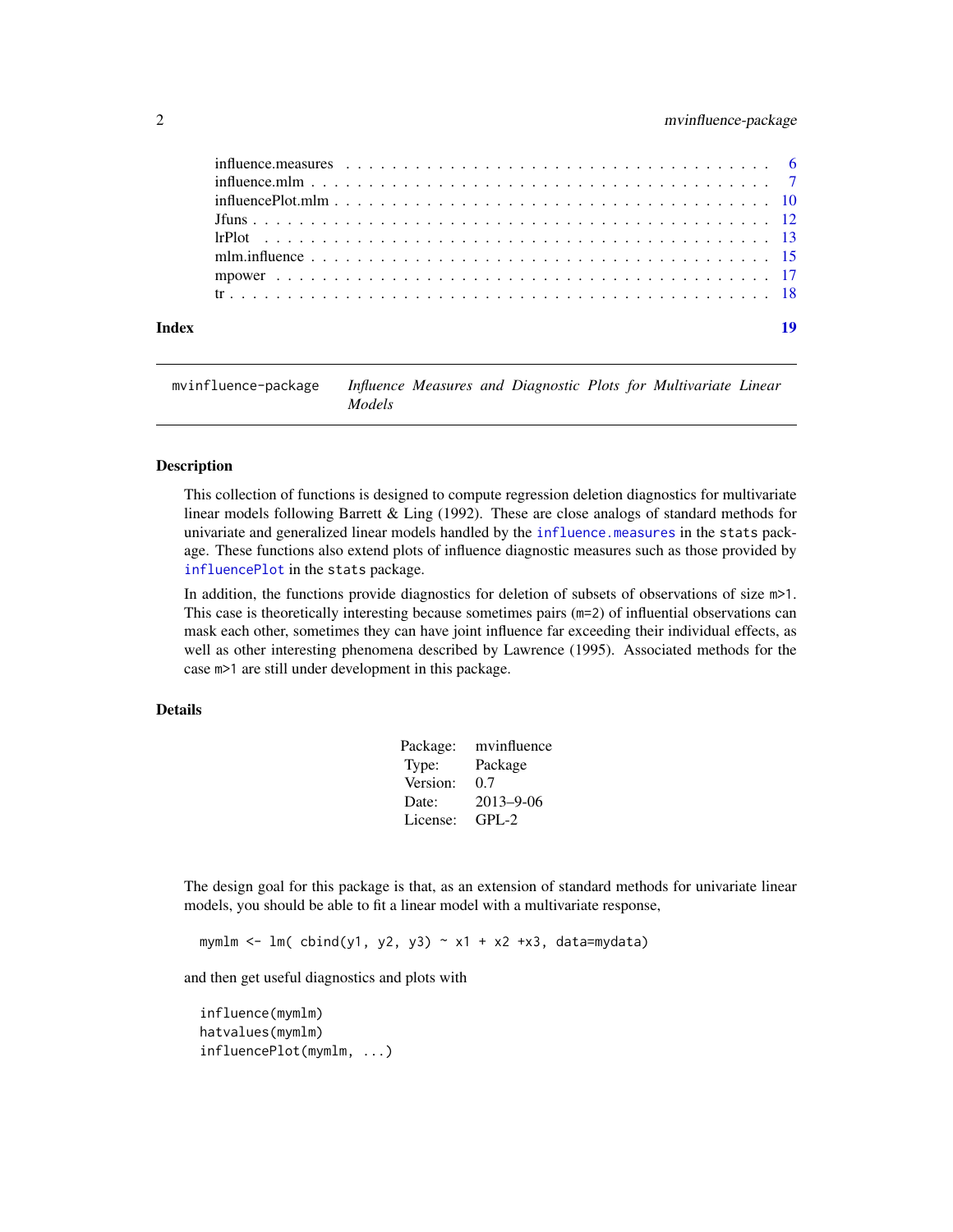### <span id="page-2-0"></span>Fertilizer 3

### Author(s)

Michael Friendly

Maintainer: Michael Friendly <friendly@yorku.ca>

### References

Barrett, B. E. and Ling, R. F. (1992). General Classes of Influence Measures for Multivariate Regression. *Journal of the American Statistical Association*, 87(417), 184-191.

Barrett, B. E. (2003). Understanding Influence in Multivariate Regression. *Communications in Statistics – Theory and Methods*, 32, 3, 667-680.

A. J. Lawrence (1995). Deletion Influence and Masking in Regression *Journal of the Royal Statistical Society. Series B (Methodological)* , Vol. 57, No. 1, pp. 181-189.

### See Also

[influence.measures](#page-5-1), [influence.mlm](#page-6-1), [influencePlot.mlm](#page-9-1), ...

[Jdet](#page-11-1), [Jtr](#page-11-1) provide some theoretical description and definitions of influence measures in the Barrett & Ling framework.

### Examples

# none here

Fertilizer *Fertilizer Data*

### Description

A small data set on the use of fertilizer  $(x)$  in relation to the amount of grain  $(y1)$  and straw  $(y2)$ produced.

### Usage

data(Fertilizer)

### Format

A data frame with 8 observations on the following 3 variables.

grain amount of grain produced

straw amount of straw produced

fertilizer amount of fertilizer applied

### Details

The first observation is an obvious outlier and influential observation.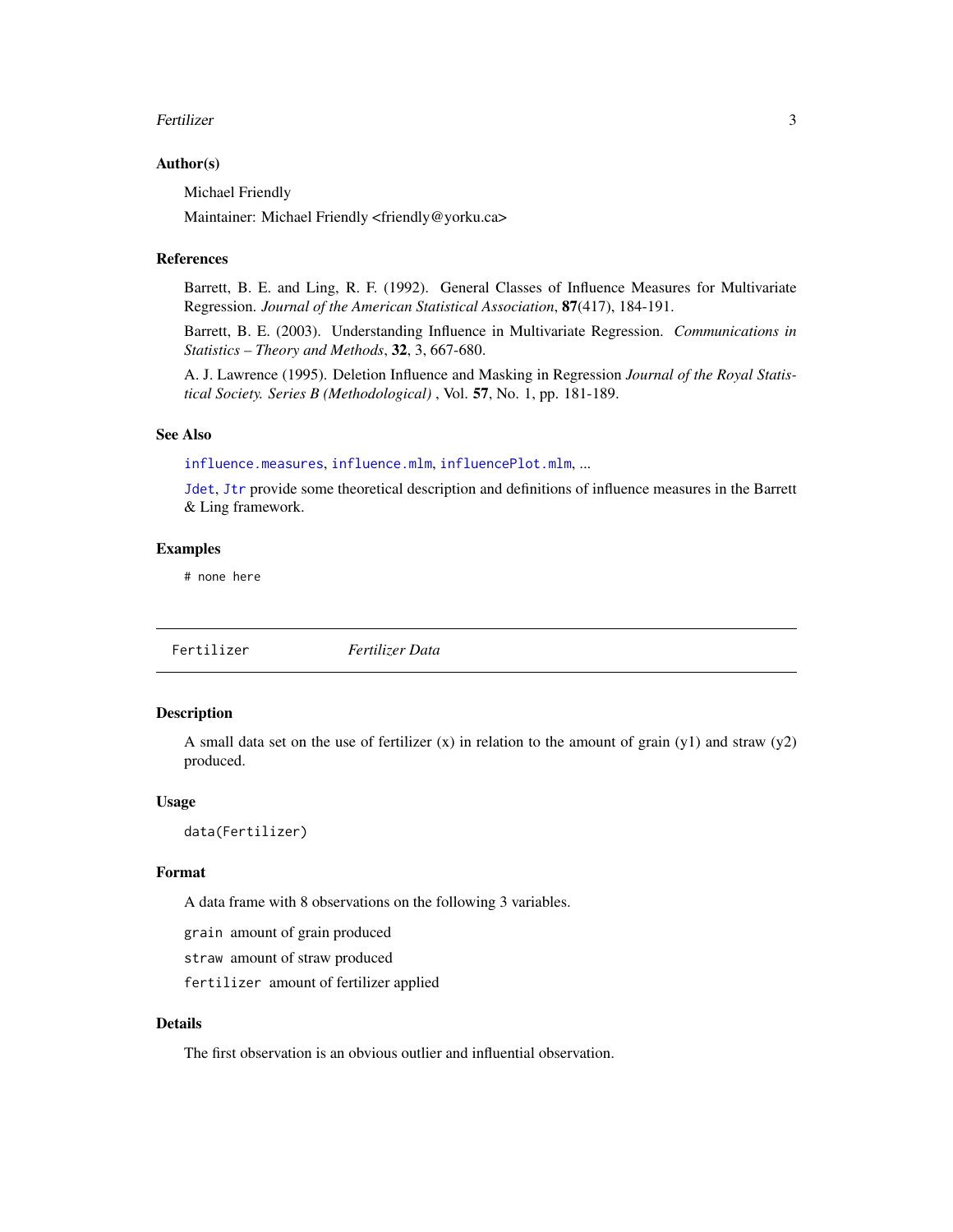### Source

Anderson, T. W. (1984). *An Introduction to Multivariate Statistical Analysis*, New York: Wiley, p. 369.

### References

Hossain, A. and Naik, D. N. (1989). Detection of influential observations in multivariate regression. *Journal of Applied Statistics*, 16 (1), 25-37.

### Examples

```
data(Fertilizer)
# simple plots
plot(Fertilizer, col=c('red', rep("blue",7)), cex=c(2,rep(1.2,7)), pch=as.character(1:8))
biplot(prcomp(Fertilizer))
#fit mlm
mod <- lm(cbind(grain, straw) ~ fertilizer, data=Fertilizer)
Anova(mod)
# influence plots (m=1)
influencePlot(mod)
influencePlot(mod, type='LR')
influencePlot(mod, type='stres')
```
infIndexPlot.mlm *Influence Index Plots for Multivariate Linear Models*

### **Description**

Provides index plots of some diagnostic measures for a multivariate linear model: Cook's distance, a generalized (squared) studentized residual, hat-values (leverages), and Mahalanobis squared distances of the residuals.

### Usage

```
## S3 method for class 'mlm'
infIndexPlot(model,
infl = mlm.influence(model, do.coef = FALSE), FUN = det,
vars = c("Cook", "Studentized", "hat", "DSQ"),
main = paste("Diagnostic Plots for", deparse(substitute(model))),
pch = 19,
labels,
id.method = "y", id.n = if (id.method[1] == "identify") Inf else \varnothing,
id.cex = 1, id.co1 = palette() [1], id.location = "lr",grid = TRUE, ...)
```
<span id="page-3-0"></span>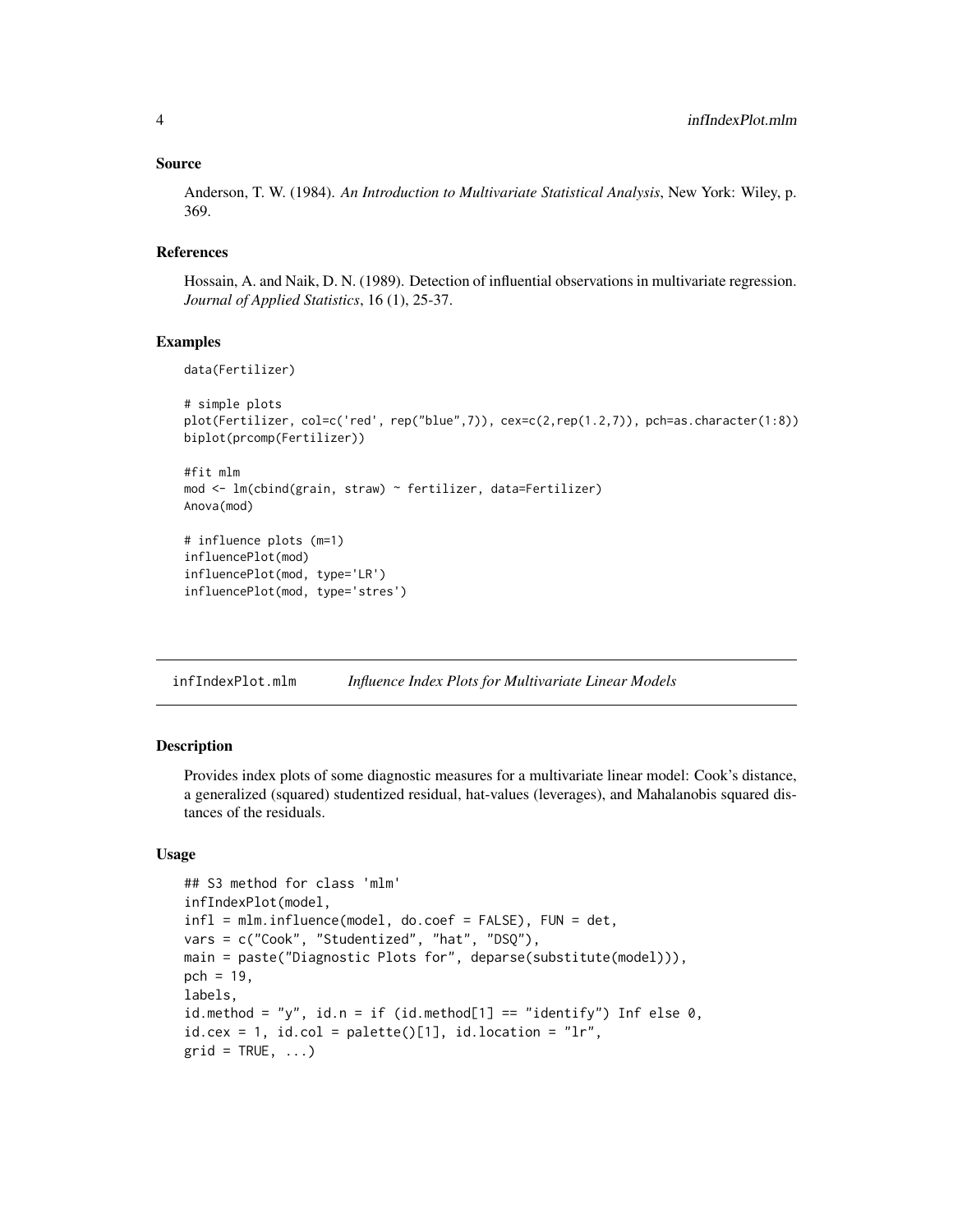### <span id="page-4-0"></span>Arguments

| model      | A multivariate linear model object of class mlm.                                                                                                                                                                                                                                                                                                                      |
|------------|-----------------------------------------------------------------------------------------------------------------------------------------------------------------------------------------------------------------------------------------------------------------------------------------------------------------------------------------------------------------------|
| infl       | influence measure structure as returned by mlm. influence                                                                                                                                                                                                                                                                                                             |
| <b>FUN</b> | For $m>1$ , the function to be applied to the H and Q matrices returning a scalar<br>value. FUN=det and FUN=tr are possible choices, returning the  H  and $tr(H)$<br>respectively.                                                                                                                                                                                   |
| vars       | All the quantities listed in this argument are plotted. Use "Cook" for generalized<br>Cook's distances, "Studentized" for generalized Studentized residuals, "hat"<br>for hat-values (or leverages), and DSQ for the squared Mahalanobis distances of<br>the model residuals. Capitalization is optional. All may be abbreviated by the<br>first one or more letters. |
| main       | main title for graph                                                                                                                                                                                                                                                                                                                                                  |
| pch        | Plotting character for points                                                                                                                                                                                                                                                                                                                                         |
|            | id.method, labels, id.n, id.cex, id.col, id.location<br>Arguments for the labelling of points. The default is $id.n=0$ for labeling no<br>points. See showLabels for details of these arguments.                                                                                                                                                                      |
| grid       | If TRUE, the default, a light-gray background grid is put on the graph                                                                                                                                                                                                                                                                                                |
| .          | Arguments passed to plot                                                                                                                                                                                                                                                                                                                                              |

### Details

This function produces index plots of the various influence measures calculated by [influence.mlm](#page-6-1), and in addition, the measure based on the Mahalanobis squared distances of the residuals from the origin.

### Value

None. Used for its side effect of producing a graph.

### Author(s)

Michael Friendly; borrows code from car::infIndexPlot

### References

Barrett, B. E. and Ling, R. F. (1992). General Classes of Influence Measures for Multivariate Regression. *Journal of the American Statistical Association*, 87(417), 184-191.

Barrett, B. E. (2003). Understanding Influence in Multivariate Regression *Communications in Statistics - Theory and Methods*, 32, 667-680.

### See Also

[influencePlot](#page-0-0), [Mahalanobis](#page-0-0), [infIndexPlot](#page-0-0),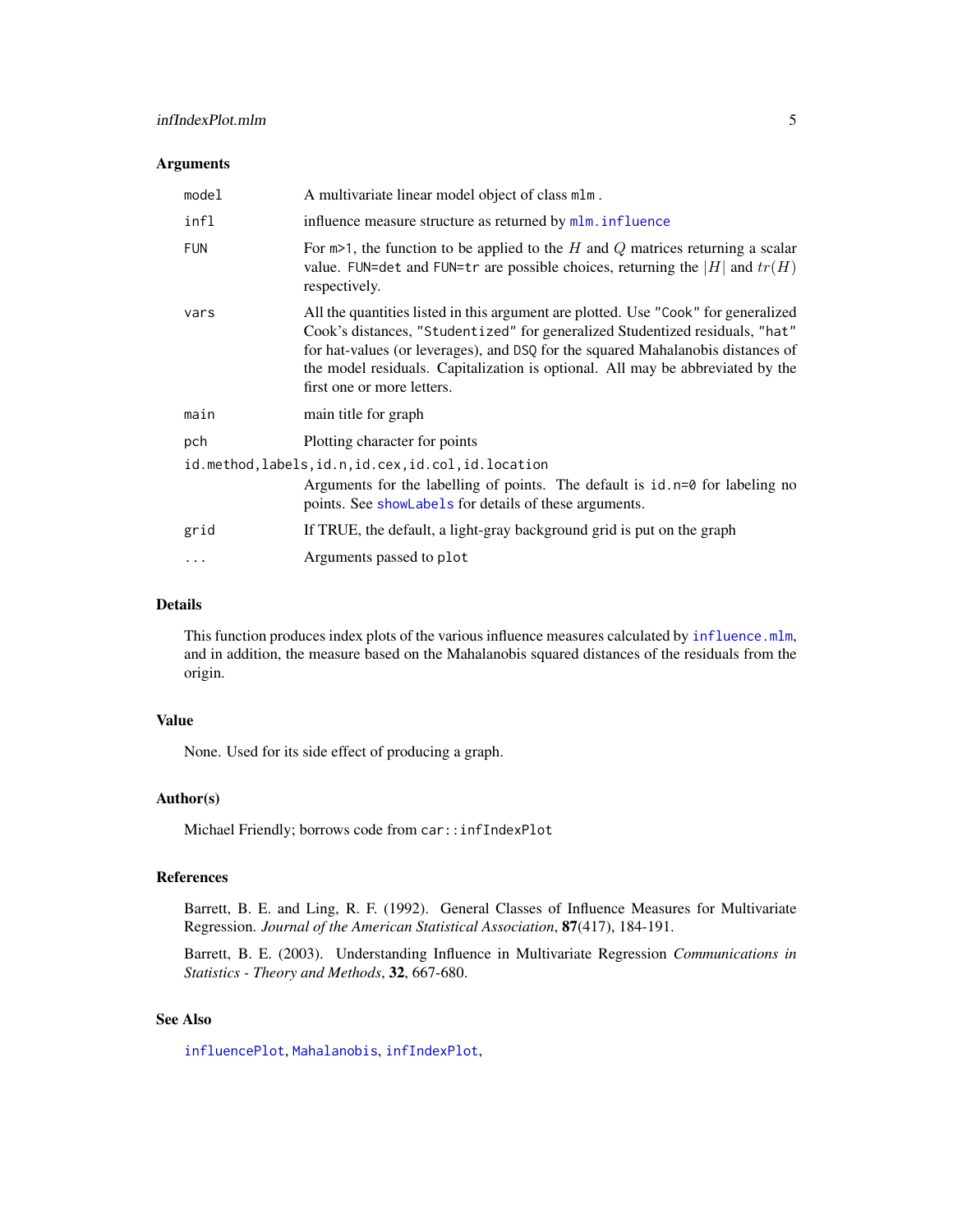### Examples

```
# iris data
data(iris)
iris.mod <- lm(as.matrix(iris[,1:4]) ~ Species, data=iris)
infIndexPlot(iris.mod, col=iris$Species, id.n=3)
# Sake data
data(Sake, package="heplots")
Sake.mod <- lm(cbind(taste,smell) ~ ., data=Sake)
infIndexPlot(Sake.mod, id.n=3)
# Rohwer data
data(Rohwer, package="heplots")
Rohwer2 <- subset(Rohwer, subset=group==2)
rownames(Rohwer2)<- 1:nrow(Rohwer2)
rohwer.mlm <- lm(cbind(SAT, PPVT, Raven) \sim n + s + ns + na + ss, data=Rohwer2)
infIndexPlot(rohwer.mlm, id.n=3)
```
<span id="page-5-1"></span>influence.measures *Regression Deletion Diagnostics for Multivariate Linear Models*

### Description

The functions cooks.distance.mlm and hatvalues.mlm are designed as extractor functions for regression deletion diagnostics for multivariate linear models following Barrett & Ling (1992). These are close analogs of methods for univariate and generalized linear models handled by the [influence.measures](#page-5-1) in the stats package.

In addition, the functions provide diagnostics for deletion of subsets of observations of size m>1.

### Usage

```
## S3 method for class 'mlm'
cooks.distance(model, infl = mlm.influence(model, do.coef = FALSE), ...)
```

```
## S3 method for class 'mlm'
hatvalues(model, m = 1, infl, ...)
```
### Arguments

| model   | A mlm object, as returned by $\text{Im}$ with a multivariate response |
|---------|-----------------------------------------------------------------------|
| do.coef | logical. Should the coefficients be returned in the inflmlm object?   |
| m       | Size of the subsets for deletion diagnostics                          |

<span id="page-5-0"></span>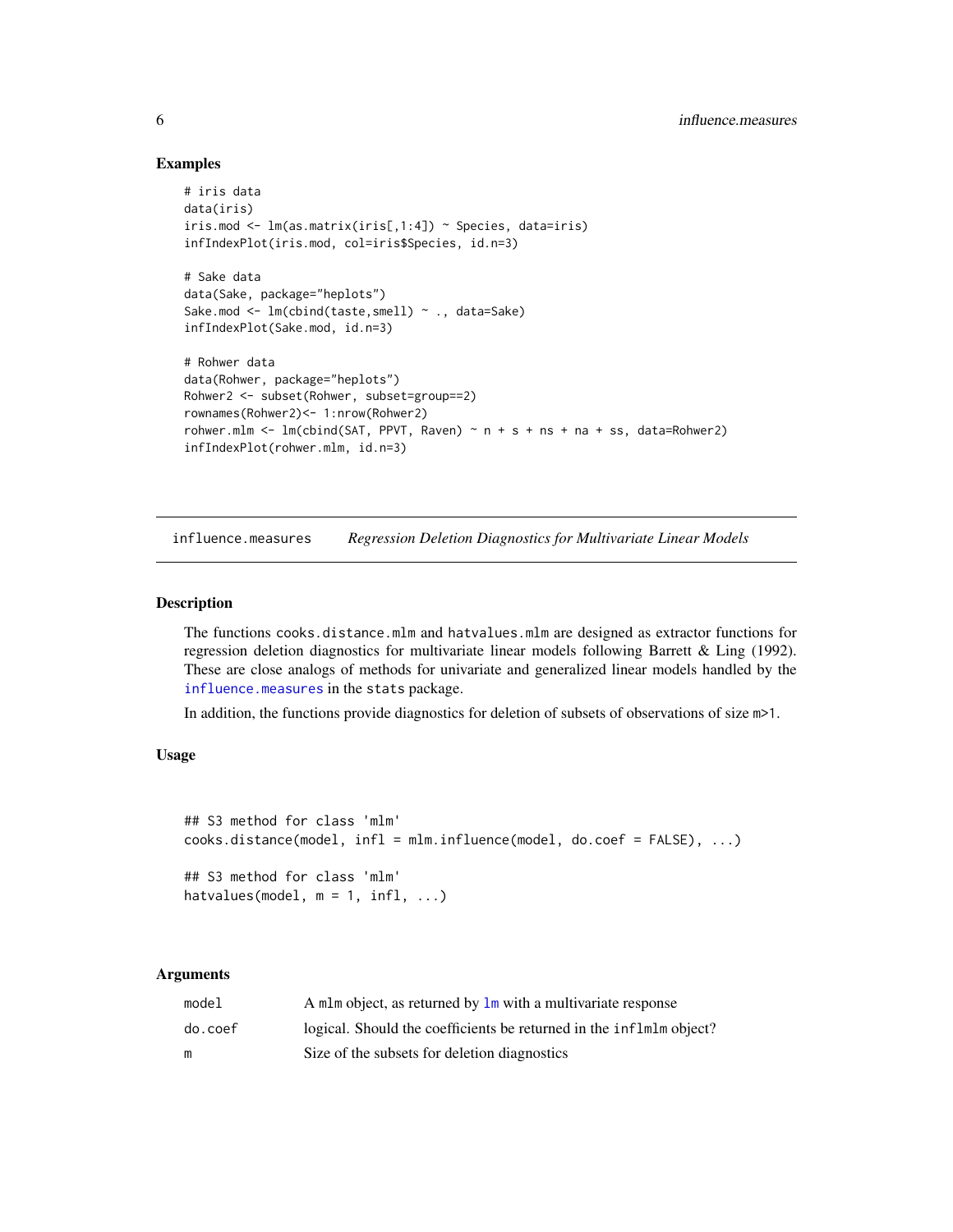### <span id="page-6-0"></span>influence.mlm 7

| infl     | An influence structure, of class inflmlm as returned by mlm. influence |
|----------|------------------------------------------------------------------------|
| $\cdots$ | Other arguments, passed on                                             |

### Value

When  $m=1$ , these functions return a vector, corresponding to the observations in the data set.

When  $m>1$ , they return a list of  $m \times m$  matrices, corresponding to deletion of subsets of size m.

### Author(s)

Michael Friendly

### References

Barrett, B. E. and Ling, R. F. (1992). General Classes of Influence Measures for Multivariate Regression. *Journal of the American Statistical Association*, 87(417), 184-191.

### See Also

[influencePlot.mlm](#page-9-1), ~~~

### Examples

```
data(Rohwer, package="heplots")
Rohwer2 <- subset(Rohwer, subset=group==2)
rownames(Rohwer2)<- 1:nrow(Rohwer2)
Rohwer.mod <- lm(cbind(SAT, PPVT, Raven) ~ n+s+ns+na+ss, data=Rohwer2)
```
hatvalues(Rohwer.mod) cooks.distance(Rohwer.mod)

<span id="page-6-1"></span>influence.mlm *Regression Deletion Diagnostics for Multivariate Linear Models*

### Description

This collection of functions is designed to compute regression deletion diagnostics for multivariate linear models following Barrett & Ling (1992) that are close analogs of methods for univariate and generalized linear models handled by the [influence.measures](#page-5-1) in the stats package.

In addition, the functions provide diagnostics for deletion of subsets of observations of size m>1.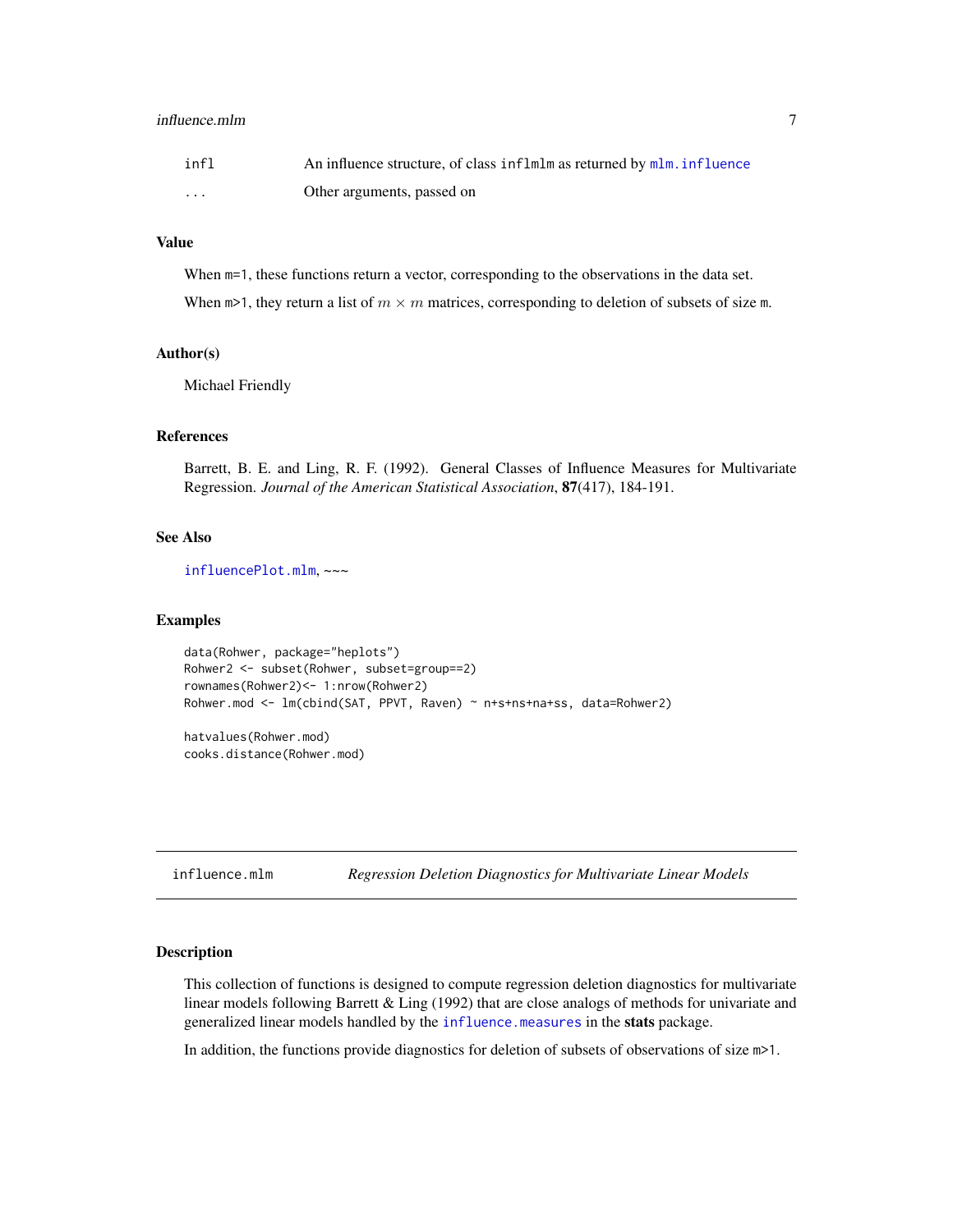### <span id="page-7-0"></span>Usage

```
## S3 method for class 'mlm'
influence(model, do.coef = TRUE, m = 1, ...)## S3 method for class 'inflmlm'
as.data. frame(x, ..., FUN = det, funnames = TRUE)## S3 method for class 'inflmlm'
print(x, digits = max(3, getOption("digits") - 4), FUN = det, ...)
```
### Arguments

| model      | An mlm object, as returned by lm                                                                                                                                                    |
|------------|-------------------------------------------------------------------------------------------------------------------------------------------------------------------------------------|
| do.coef    | logical. Should the coefficients be returned in the inflmlm object?                                                                                                                 |
| m          | Size of the subsets for deletion diagnostics                                                                                                                                        |
| $\times$   | An inflmlm object, as returned by mlm. influence                                                                                                                                    |
| <b>FUN</b> | For $m>1$ , the function to be applied to the H and Q matrices returning a scalar<br>value. FUN=det and FUN=tr are possible choices, returning the  H  and $tr(H)$<br>respectively. |
| funnames   | logical. Should the FUN name be prepended to the statistics when creating a data<br>frame?                                                                                          |
| $\ddots$   | Other arguments passed to methods                                                                                                                                                   |
| digits     | Number of digits for the print method                                                                                                                                               |

### Details

influence.mlm is a simple wrapper for the computational function,  $mlm$ . influence designed to provide an S3 method for class "mlm" objects.

There are still infelicities in the methods for the m>1 case in the current implementation. In particular, for  $m>1$ , you must call influence.mlm directly, rather than using the S3 generic influence().

### Value

influence.mlm returns an S3 object of class inflmlm, a list with the following components

| m     | Deletion subset size                                                                                                                                           |
|-------|----------------------------------------------------------------------------------------------------------------------------------------------------------------|
| H     | Hat values, $H_I$ . If $m=1$ , a vector of diagonal entries of the 'hat' matrix. Other-<br>wise, a list of $m \times m$ matrices corresponding to the subsets. |
| 0     | Residuals, $QI$ .                                                                                                                                              |
| CookD | Cook's distance values                                                                                                                                         |
| L     | Leverage components                                                                                                                                            |
| R     | Residual components                                                                                                                                            |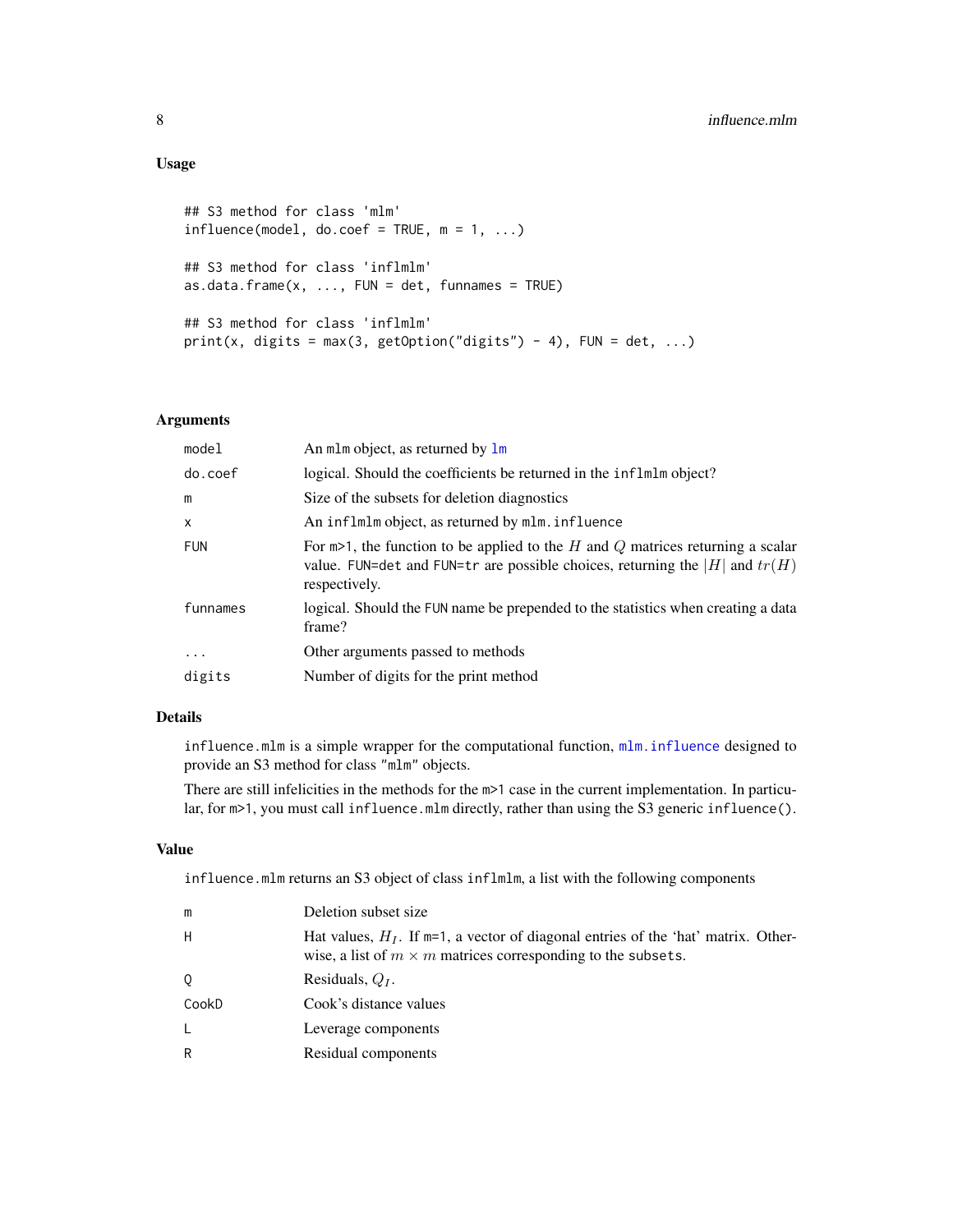### <span id="page-8-0"></span>influence.mlm 9

| subsets | Indices of the observations in the subsets of size m       |
|---------|------------------------------------------------------------|
| labels  | <b>Observation labels</b>                                  |
| call    | Model call for the mlm object                              |
| Beta    | Deletion regression coefficients-included if do. coef=TRUE |

### Author(s)

Michael Friendly

### References

Barrett, B. E. and Ling, R. F. (1992). General Classes of Influence Measures for Multivariate Regression. *Journal of the American Statistical Association*, 87(417), 184-191.

### See Also

[influencePlot.mlm](#page-9-1), [mlm.influence](#page-14-1)

### Examples

```
# Rohwer data
Rohwer2 <- subset(Rohwer, subset=group==2)
rownames(Rohwer2)<- 1:nrow(Rohwer2)
Rohwer.mod <- lm(cbind(SAT, PPVT, Raven) ~ n+s+ns+na+ss, data=Rohwer2)
# m=1 diagnostics
```
influence(Rohwer.mod)

```
# try an m=2 case
res2 <- influence.mlm(Rohwer.mod, m=2, do.coef=FALSE)
res2.df <- as.data.frame(res2)
head(res2.df)
scatterplotMatrix(log(res2.df))
```
influencePlot(Rohwer.mod, id.n=4, type="cookd")

```
# Sake data
Sake.mod <- lm(cbind(taste,smell) ~ ., data=Sake)
influence(Sake.mod)
influencePlot(Sake.mod, id.n=3, type="cookd")
```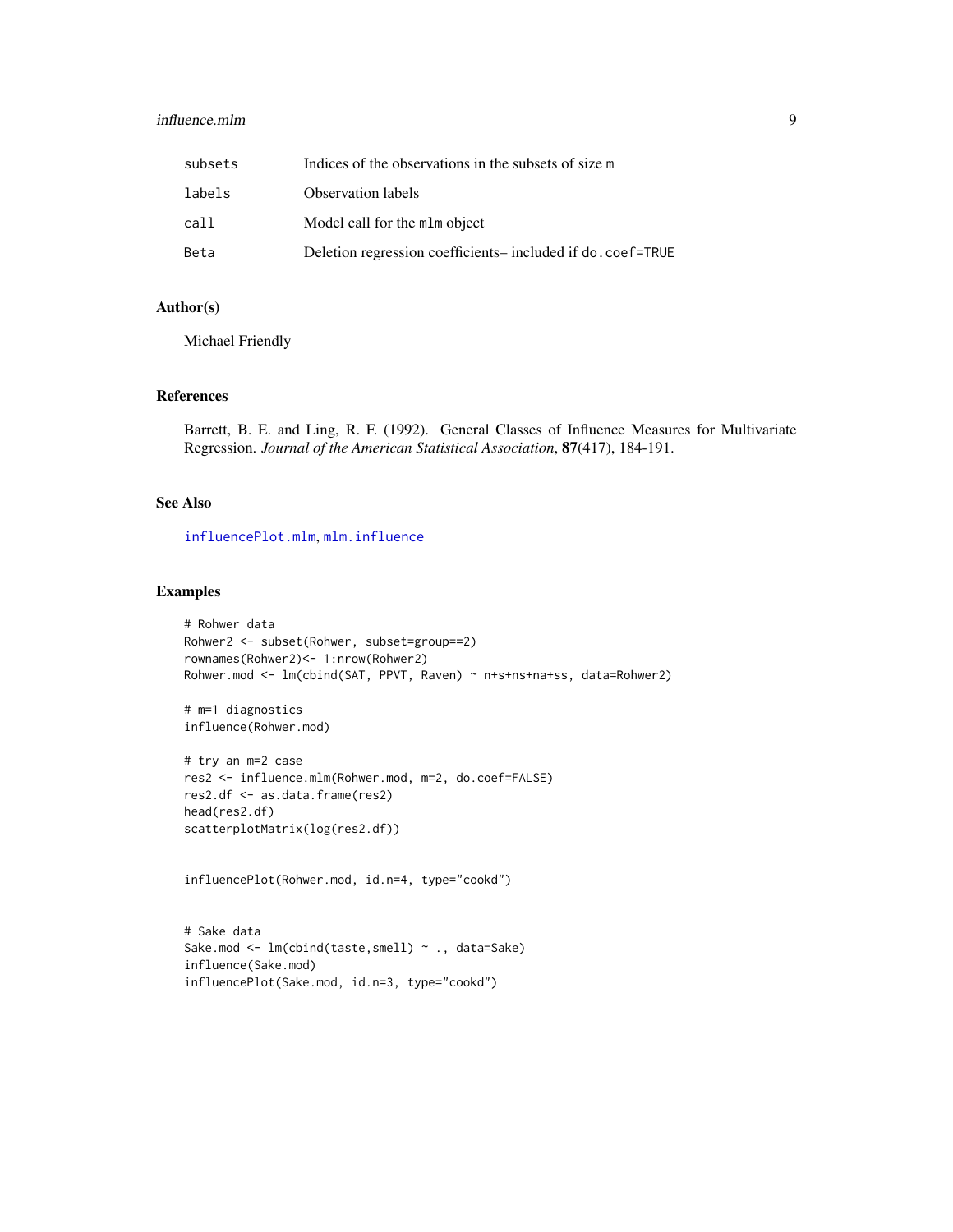<span id="page-9-1"></span><span id="page-9-0"></span>

### Description

This function creates various types of "bubble" plots of influence measures with the areas of the circles representing the observations proportional to Cook's distances.

type="stres" plots squared (internally) Studentized residuals against hat values; type="cookd" plots Cook's distance against hat values; type="LR" plots residual components against leverage components, with the property that contours of constant Cook's distance fall on diagonal lines with slope  $= -1$ .

### Usage

```
## S3 method for class 'mlm'
influencePlot(model, scale = 12, type=c("stres", "LR", "cookd"),
infl = mlm.influence(model, do.coef = FALSE), FUN = det,
fill = TRUE, fill,col = "red", fill.alpha.max = 0.5,labels,
id.method = "noteworthy", id.n = if (id.method[1] == "identify") Inf else \theta,
id. cex = 1, id. col = palette() [1],ref.col = "gray", ref.lty = 2, ref.lab = TRUE, ...)
```
### Arguments

| model                     | An mlm object, as returned by lm with a multivariate response.                                                                                                                                                                                                                                                                                                                          |
|---------------------------|-----------------------------------------------------------------------------------------------------------------------------------------------------------------------------------------------------------------------------------------------------------------------------------------------------------------------------------------------------------------------------------------|
| scale                     | a factor to adjust the radii of the circles, in relation to sqrt (CookD)                                                                                                                                                                                                                                                                                                                |
| type                      | Type of plot: one of c("stres", "cookd", "LR")                                                                                                                                                                                                                                                                                                                                          |
| infl                      | influence measure structure as returned by mlm. influence                                                                                                                                                                                                                                                                                                                               |
| <b>FUN</b>                | For $m>1$ , the function to be applied to the H and Q matrices returning a scalar<br>value. FUN=det and FUN=tr are possible choices, returning the  H  and $tr(H)$<br>respectively.                                                                                                                                                                                                     |
|                           | labels, id.method, id.n, id.cex, id.col                                                                                                                                                                                                                                                                                                                                                 |
|                           | settings for labelling points; see link{showLabels} for details. To omit point<br>labelling, set id. n=0, the default. The default id. method="noteworthy" is<br>used in this function to indicate setting labels for points with large Studentized<br>residuals, hat-values or Cook's distances. See Details below. Set id. method="identify"<br>for interactive point identification. |
|                           | fill, fill.col, fill.alpha.max                                                                                                                                                                                                                                                                                                                                                          |
|                           | fill: logical, specifying whether the circles should be filled. When fill=TRUE,<br>fill.col gives the base fill color to which transparency specified by fill.alpha.max<br>is applied.                                                                                                                                                                                                  |
| ref.col, ref.lty, ref.lab |                                                                                                                                                                                                                                                                                                                                                                                         |
|                           | arguments for reference lines. Incompletely implemented in this version                                                                                                                                                                                                                                                                                                                 |
| $\cdots$                  | other arguments passed down                                                                                                                                                                                                                                                                                                                                                             |
|                           |                                                                                                                                                                                                                                                                                                                                                                                         |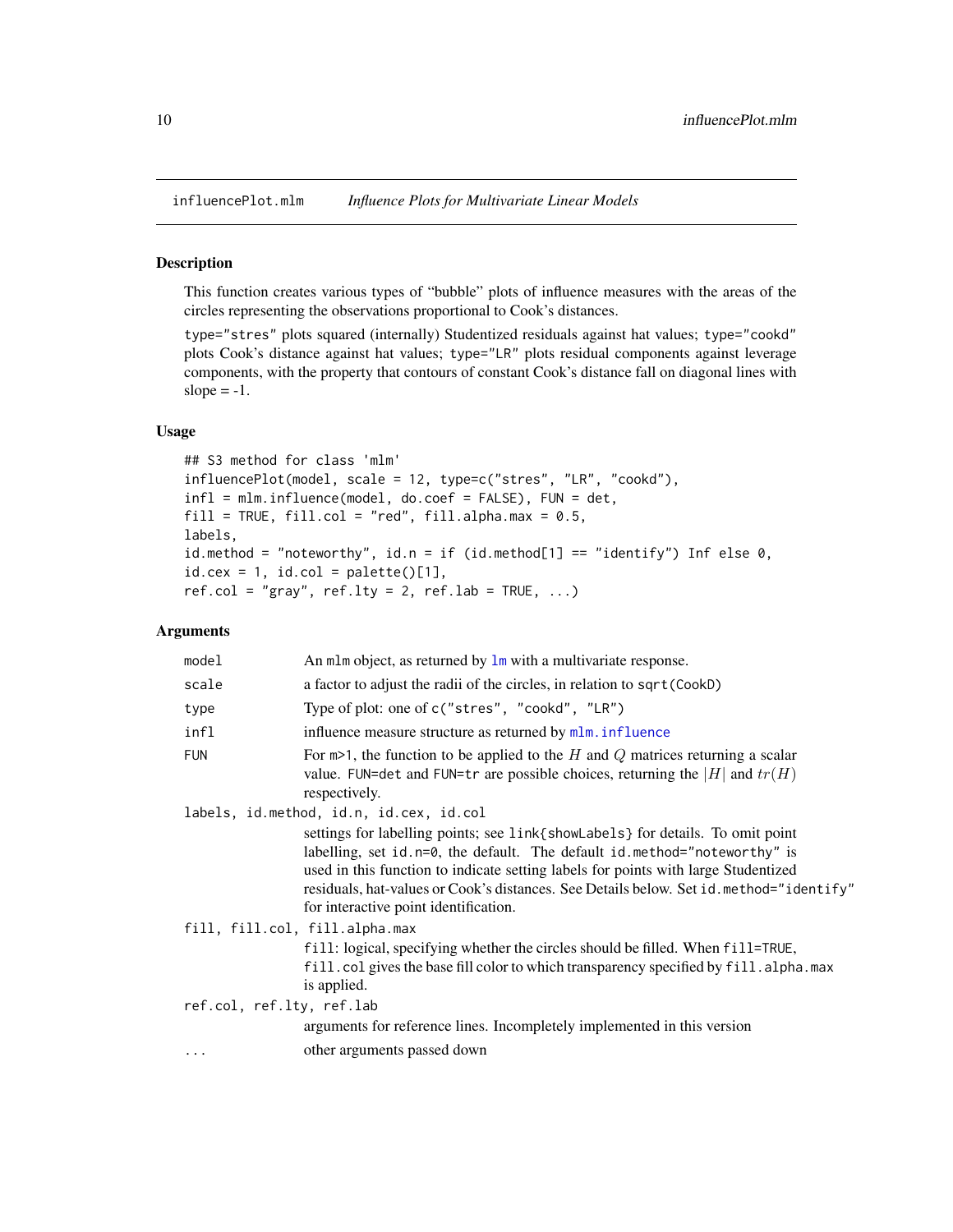### <span id="page-10-0"></span>Details

The id.method="noteworthy" setting also requires setting id.n>0 to have any effect. Using id.method="noteworthy", and id.n>0, the number of points labeled is the union of the largest id.n values on each of L, R, and CookD.

### Value

If points are identified, returns a data frame with the hat values, Studentized residuals and Cook's distance of the identified points. If no points are identified, nothing is returned. This function is primarily used for its side-effect of drawing a plot.

### Author(s)

Michael Friendly

### References

Barrett, B. E. and Ling, R. F. (1992). General Classes of Influence Measures for Multivariate Regression. *Journal of the American Statistical Association*, 87(417), 184-191.

McCulloch, C. E. & Meeter, D. (1983). Discussion of "Outliers..." by R. J. Beckman and R. D. Cook. *Technometrics*, 25, 152-155

### See Also

[mlm.influence](#page-14-1), [lrPlot](#page-12-1)

[influencePlot](#page-0-0) in the car package

### Examples

```
data(Rohwer, package="heplots")
Rohwer2 <- subset(Rohwer, subset=group==2)
Rohwer.mod <- lm(cbind(SAT, PPVT, Raven) ~ n+s+ns+na+ss, data=Rohwer2)
influencePlot(Rohwer.mod, id.n=4, type="stres")
influencePlot(Rohwer.mod, id.n=4, type="LR")
influencePlot(Rohwer.mod, id.n=4, type="cookd")
# Sake data
data(Sake, package="heplots")
Sake.mod <- lm(cbind(taste,smell) ~ ., data=Sake)
influencePlot(Sake.mod, id.n=3, type="stres")
influencePlot(Sake.mod, id.n=3, type="LR")
influencePlot(Sake.mod, id.n=3, type="cookd")
# Adopted data
data(Adopted, package="heplots")
Adopted.mod <- lm(cbind(Age2IQ, Age4IQ, Age8IQ, Age13IQ) ~ AMED + BMIQ, data=Adopted)
  influencePlot(Adopted.mod, id.n=3)
influencePlot(Adopted.mod, id.n=3, type="LR", ylim=c(-4,-1.5))
```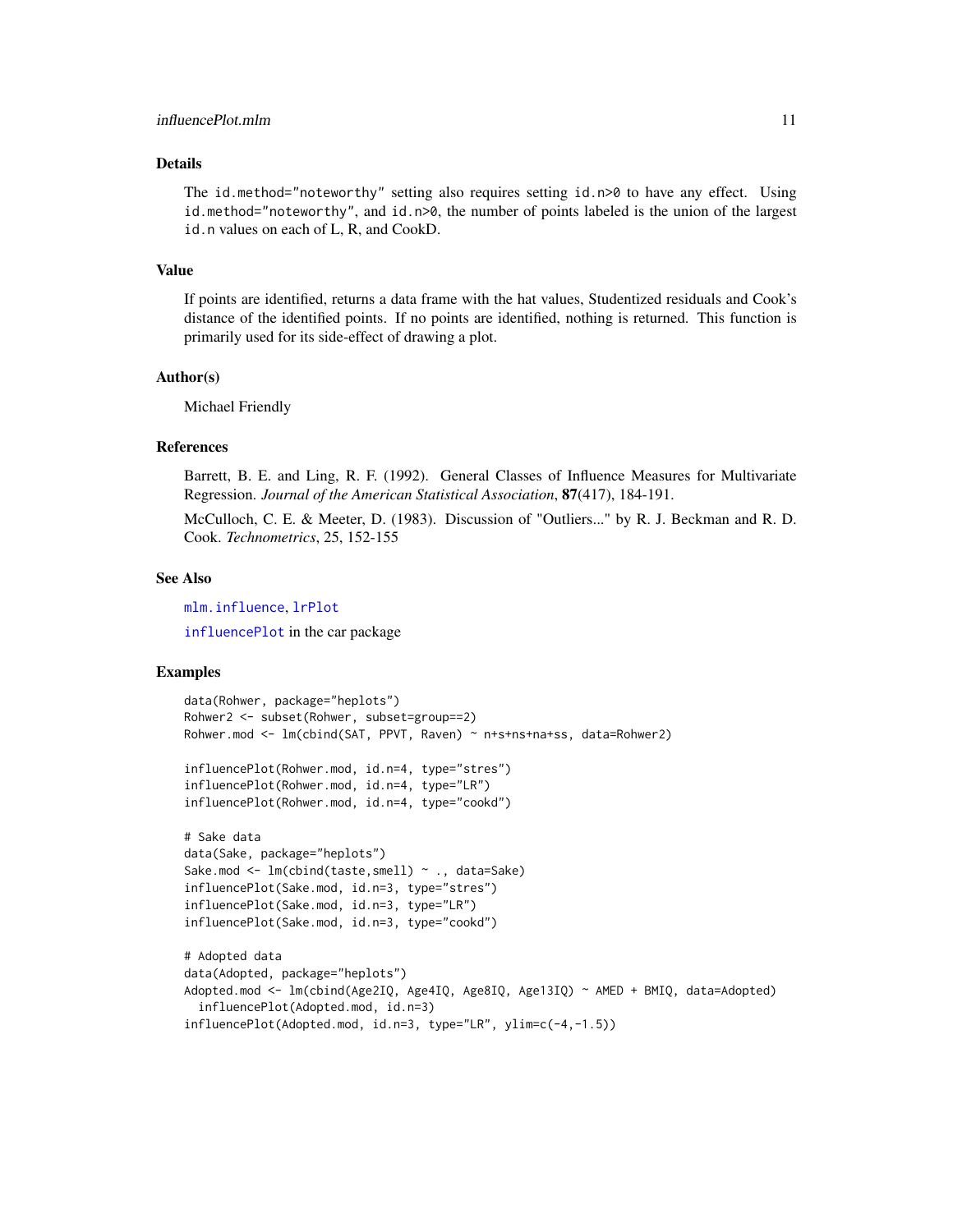### <span id="page-11-1"></span><span id="page-11-0"></span>Description

These functions implement the general classes of influence measures for multivariate regression models defined in Barrett and Ling (1992), Eqn 2.3, 2.4, as shown in their Table 1.

They are defined in terms of the submatrices for a deleted index subset  $I$ 

$$
H_I = X_I (X^T X)^{-1} X_I
$$
  

$$
Q_I = E_I (E^T E)^{-1} E_I
$$

corresponding to the hat and residual matrices in univariate models.

For subset size  $m = 1$  these evaluate to scalar equivalents of hat values and studentized residuals.

For subset size  $m > 1$  these are  $m \times m$  matrices and functions in the  $J^{det}$  class use  $|H_I|$  and  $|Q_I|$ , while those in the  $J^{tr}$  class use  $tr(H_I)$  and  $tr(Q_I)$ .

The functions COOKD, COVRATIO, and DFFITS implement some of the standard influence measures in these terms for the general cases of multivariate linear models and deletion of subsets of size m>1, but they are only included here for experimental purposes.

### Usage

Jdet(H, Q, a, b, f) Jtr(H, Q, a, b, f) COOKD(H, Q, n, p, r, m) COVRATIO(H, Q, n, p, r, m) DFFITS(H, Q, n, p, r, m)

### Arguments

| H | a scalar or $m \times m$ matrix giving the hat values for subset I      |
|---|-------------------------------------------------------------------------|
|   | a scalar or $m \times m$ matrix giving the residual values for subset I |
| a | the <i>a</i> parameter for the $J^{det}$ and $J^{tr}$ classes           |
| b | the <i>b</i> parameter for the $J^{det}$ and $J^{tr}$ classes           |
|   | scaling factor for the $J^{det}$ and $J^{tr}$ classes                   |
| n | sample size                                                             |
| р | number of predictor variables                                           |
| r | number of response variables                                            |
| m | deletion subset size                                                    |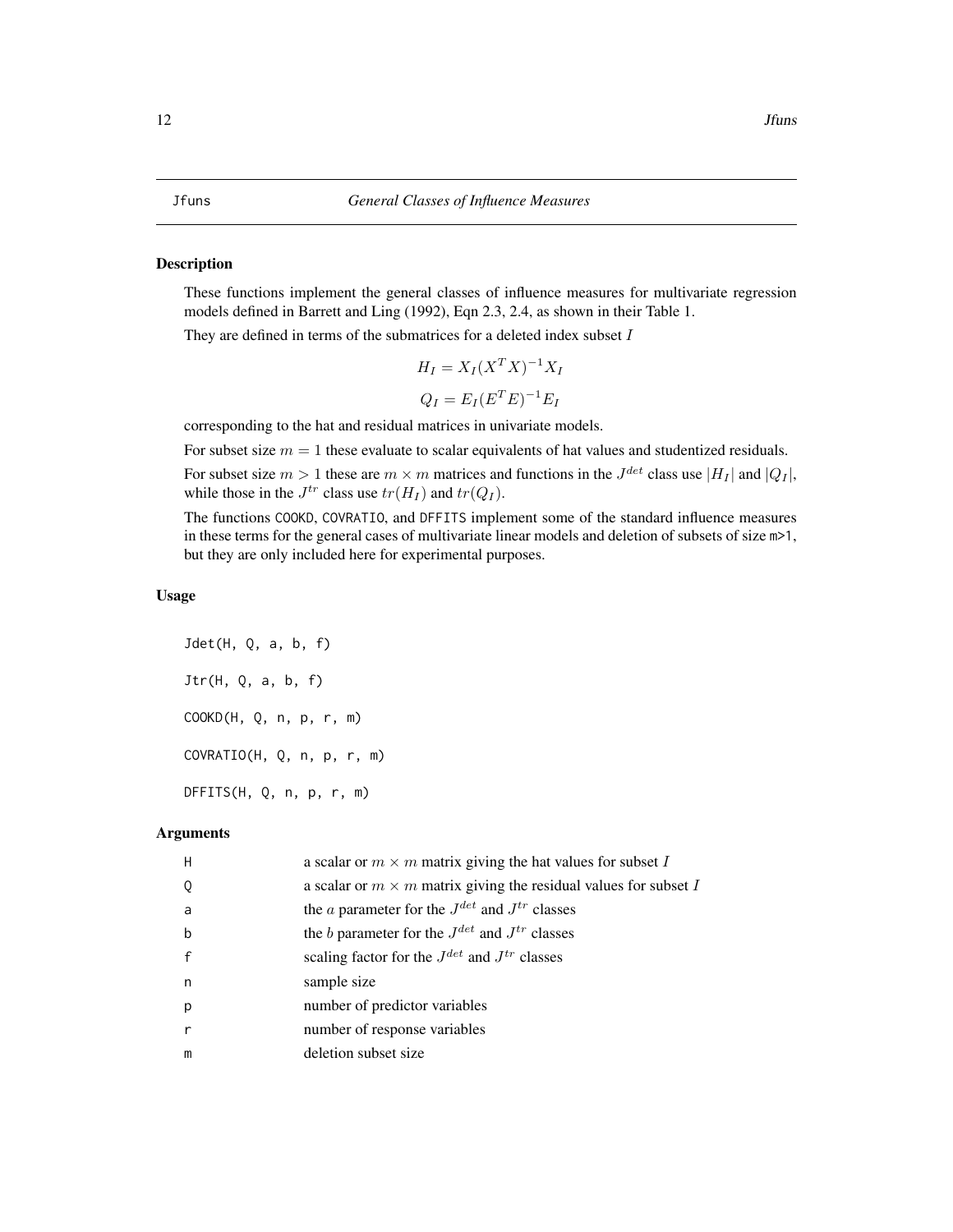### <span id="page-12-0"></span>lrPlot the state of the state of the state of the state of the state of the state of the state of the state of the state of the state of the state of the state of the state of the state of the state of the state of the sta

### Details

These functions are purely experimental and not intended to be used directly. However, they may be useful to define other influence measures than are currently implemented here.

### Value

The scalar result of the computation.

### Author(s)

Michael Friendly

### References

Barrett, B. E. and Ling, R. F. (1992). General Classes of Influence Measures for Multivariate Regression. *Journal of the American Statistical Association*, 87(417), 184-191.

<span id="page-12-1"></span>

lrPlot *Regression LR Influence Plot*

### Description

This function creates a "bubble" plot of functions,  $R = \log(S$ tudentized residuals^2) by L =  $\log(H/p^*(1-P))$ H)) of the hat values, with the areas of the circles representing the observations proportional to Cook's distances.

This plot, suggested by McCulloch & Meeter (1983) has the attractive property that contours of equal Cook's distance are diagnonal lines with slope = -1. Various reference lines are drawn on the plot corresponding to twice and three times the average hat value, a "large" squared studentized residual and contours of Cook's distance.

### Usage

```
lrPlot(model, ...)
```

```
## S3 method for class 'lm'
lrPlot(model, scale = 12,
xlab = "log Leverage factor [log H/p*(1-H)]",
ylab = "log (Studentized Residual^2)",
xlim = NULL, ylim,labels,
id.method = "noteworthy",
id.n = if (id.method[1] == "identity") Inf else 0,id. cex = 1, id. col = palette() [1],ref = c("h", "v", "d", "c"), ref,col = "gray",ref.lty = 2, ref.lab = TRUE,
 ...)
```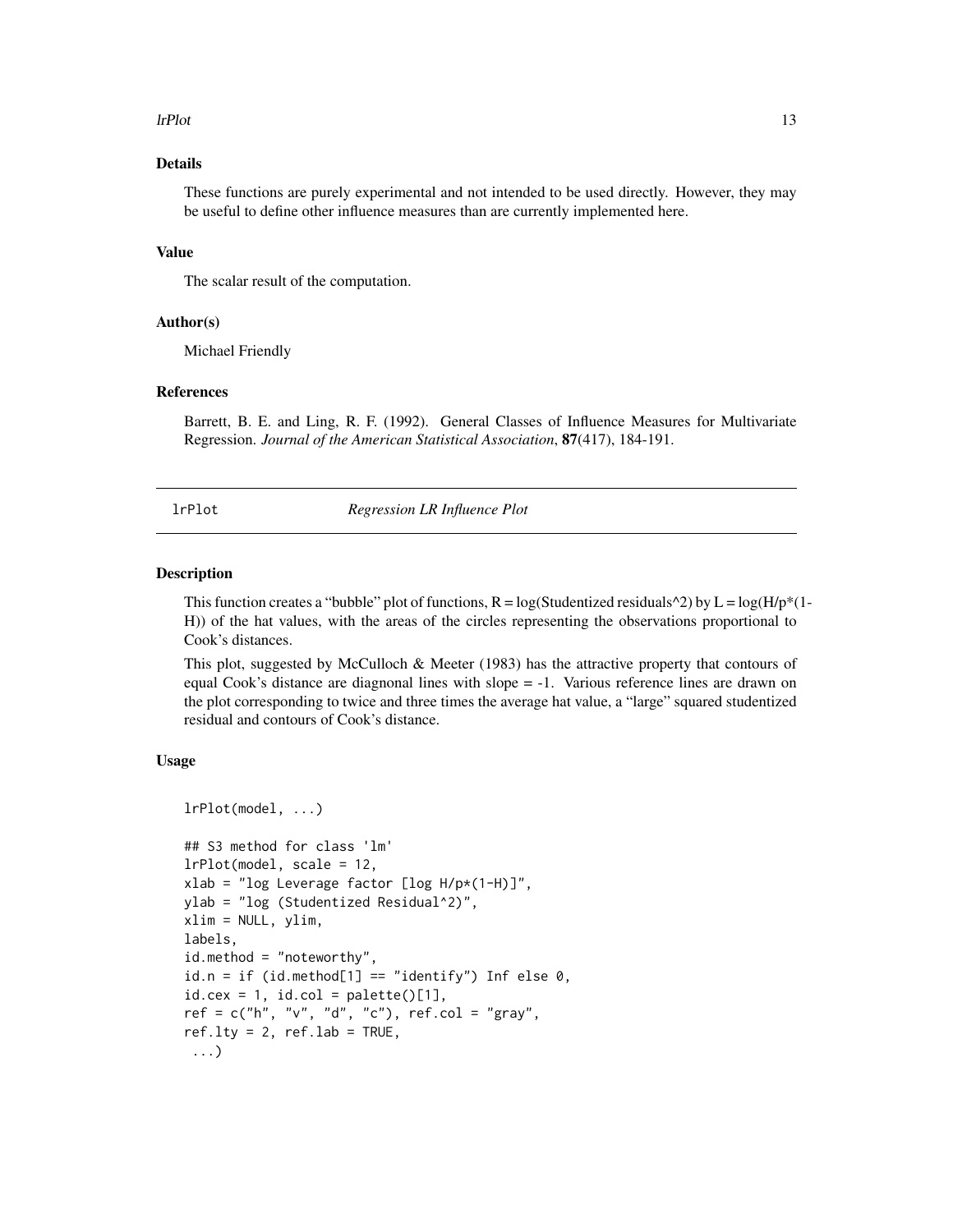### **Arguments**

| model            | a linear or generalized-linear model.                                                                                                                                                                                                                                                                                                                                                   |
|------------------|-----------------------------------------------------------------------------------------------------------------------------------------------------------------------------------------------------------------------------------------------------------------------------------------------------------------------------------------------------------------------------------------|
| scale            | a factor to adjust the radii of the circles, in relation to sqrt (CookD)                                                                                                                                                                                                                                                                                                                |
| xlab, ylab       | axis labels.                                                                                                                                                                                                                                                                                                                                                                            |
| xlim, ylim       | Limits for x and y axes. In the space of $(L, R)$ very small residuals typically<br>extend the y axis enough to swamp the large residuals, so the default for ylim is<br>set to a range of 6 log units starting at the maximum value.                                                                                                                                                   |
|                  | labels, id.method, id.n, id.cex, id.col                                                                                                                                                                                                                                                                                                                                                 |
|                  | settings for labelling points; see link{showLabels} for details. To omit point<br>labelling, set id. n=0, the default. The default id. method="noteworthy" is<br>used in this function to indicate setting labels for points with large Studentized<br>residuals, hat-values or Cook's distances. See Details below. Set id. method="identify"<br>for interactive point identification. |
| ref              | Options to draw reference lines, any one or more of $c("h", "v", "d", "c").$<br>"h" and "v" draw horizontal and vertical reference lines at noteworthy values<br>of R and L respectively. "d" draws equally spaced diagonal reference lines for<br>contours of equal CookD. "c" draws diagonal reference lines corresponding to<br>approximate 0.95 and 0.99 contours of CookD.         |
| ref.col, ref.lty |                                                                                                                                                                                                                                                                                                                                                                                         |
|                  | Color and line type for reference lines. Reference lines for "c" %in% ref are<br>handled separately.                                                                                                                                                                                                                                                                                    |
| ref.lab          | A logical, indicating whether the reference lines should be labeled.                                                                                                                                                                                                                                                                                                                    |
| .                | arguments to pass to the plot and points functions.                                                                                                                                                                                                                                                                                                                                     |
|                  |                                                                                                                                                                                                                                                                                                                                                                                         |

### Details

The id.method="noteworthy" setting also requires setting id.n>0 to have any effect. Using id.method="noteworthy", and id.n>0, the number of points labeled is the union of the largest id.n values on each of L, R, and CookD.

### Value

If points are identified, returns a data frame with the hat values, Studentized residuals and Cook's distance of the identified points. If no points are identified, nothing is returned. This function is primarily used for its side-effect of drawing a plot.

### Author(s)

Michael Friendly

### References

A. J. Lawrence (1995). Deletion Influence and Masking in Regression *Journal of the Royal Statistical Society. Series B (Methodological)* , Vol. 57, No. 1, pp. 181-189.

McCulloch, C. E. & Meeter, D. (1983). Discussion of "Outliers..." by R. J. Beckman and R. D. Cook. *Technometrics*, 25, 152-155.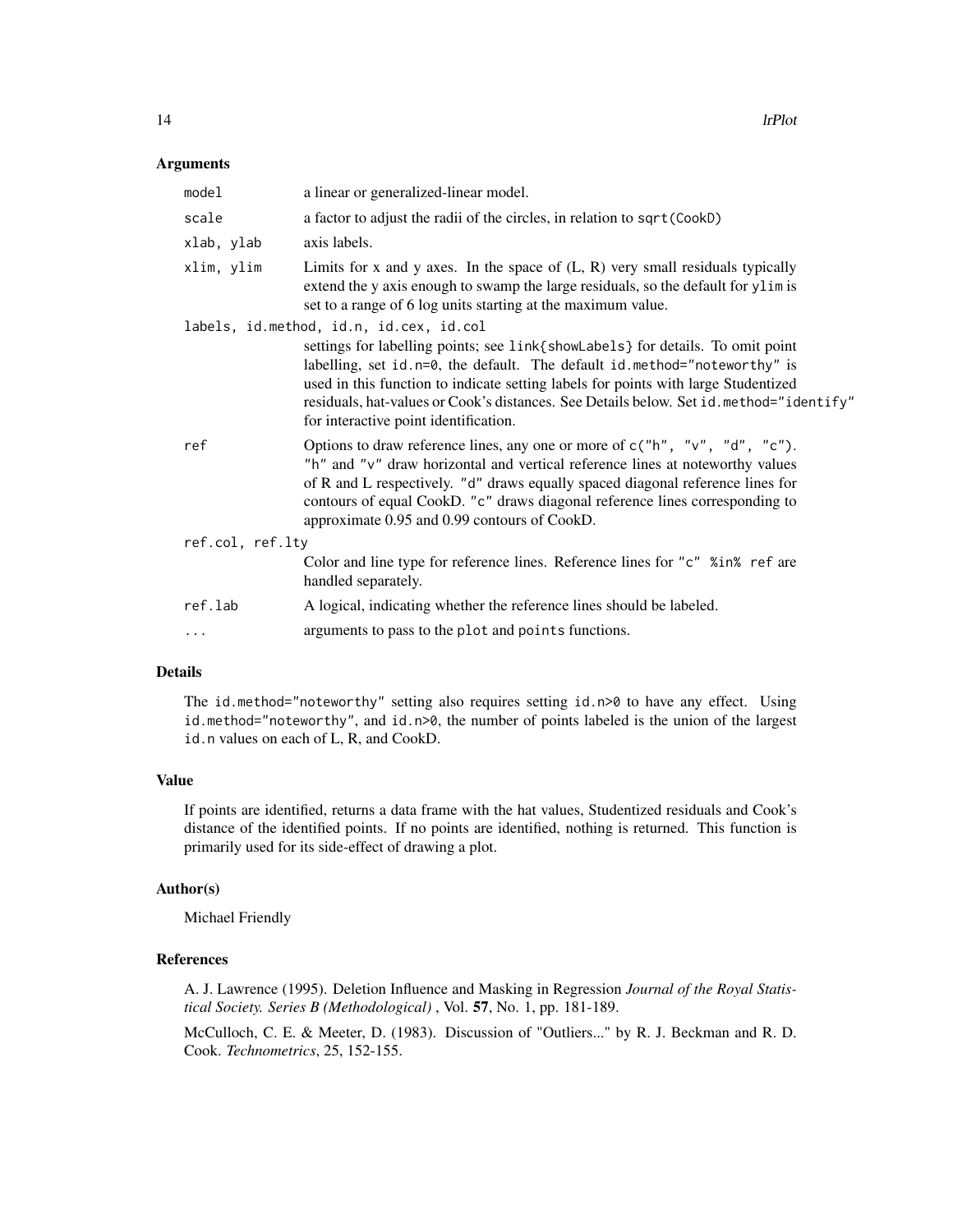### <span id="page-14-0"></span>mlm.influence 15

### See Also

[influencePlot](#page-0-0)

[influencePlot](#page-0-0) in the car package for other methods

### Examples

```
# artificial example from Lawrence (1995)
x <- c( 0, 0, 7, 7, 8, 8, 9, 9, 10, 10, 11, 11, 18, 18 )
y <- c( 0, 6, 6, 7, 6, 7, 6, 7, 6, 7, 6, 7, 7, 18 )
DF <- data.frame(x,y, row.names=LETTERS[1:length(x)])
DF
with(DF, {
plot(x,y, pch=16, cex=1.3)
abline(lm(y~x), col="red", lwd=2)
NB \leftarrow c(1, 2, 13, 14)text(x[NB],y[NB], LETTERS[NB], pos=c(4,4,2,2))
}
)
mod < -1m(y \sim x, data=DF)# standard influence plot from car
influencePlot(mod, id.n=4)
# lrPlot version
lrPlot(mod, id.n=4)
library(car)
dmod \leq lm(prestige \sim income + education, data = Duncan)
influencePlot(dmod, id.n=3)
lrPlot(dmod, id.n=3)
```
<span id="page-14-1"></span>

| mlm.influence |               |  |  | Calculate Regression Deletion Diagnostics for Multivariate Linear |  |
|---------------|---------------|--|--|-------------------------------------------------------------------|--|
|               | <i>Models</i> |  |  |                                                                   |  |

### Description

mlm.influence is the main computational function in this package. It is usually not called directly, but rather via its alias, [influence.mlm](#page-6-1), the S3 method for a mlm object.

### Usage

 $mlm.influence(model, do.coef = TRUE, m = 1, ...)$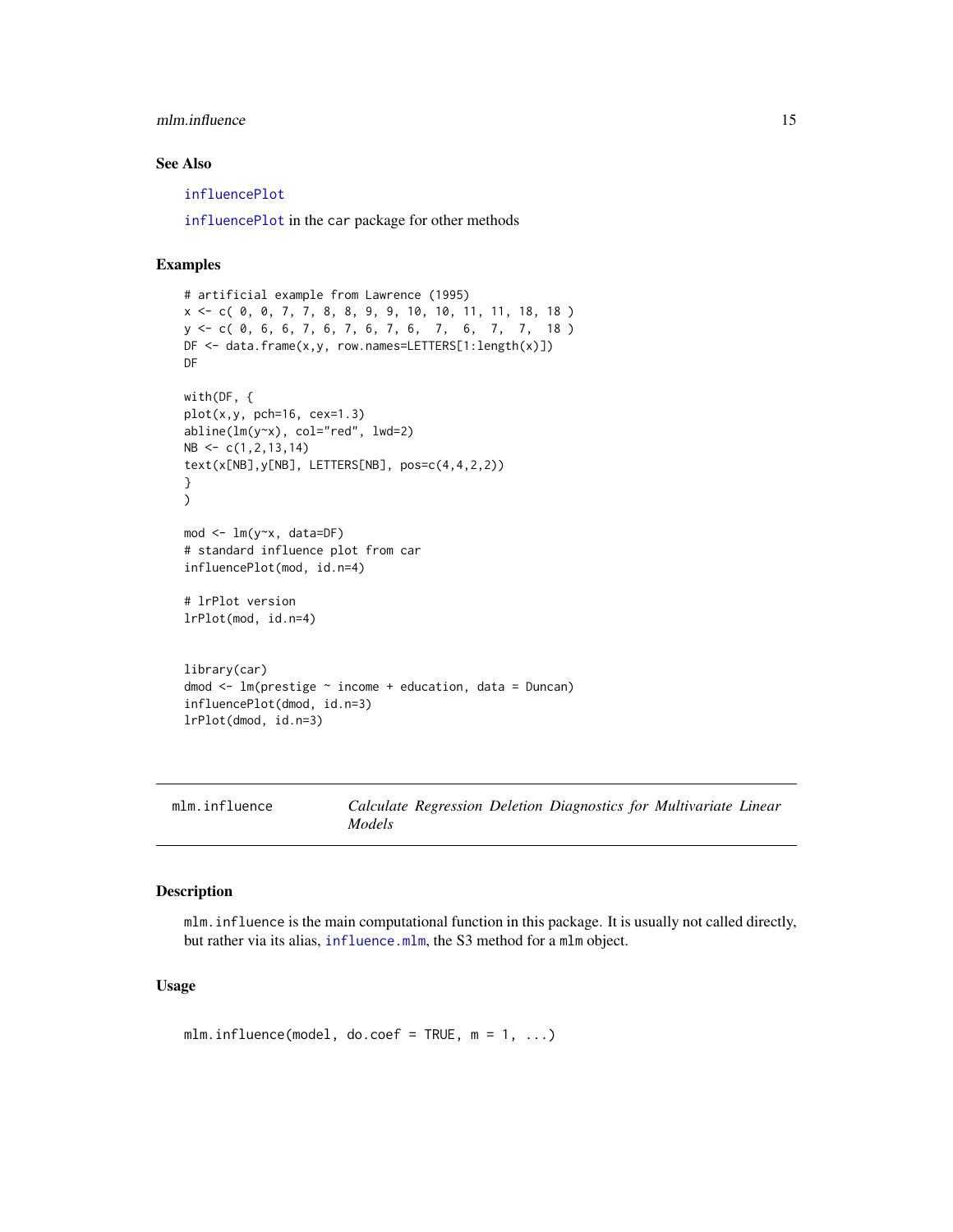### <span id="page-15-0"></span>Arguments

| model     | An mlm object, as returned by $\text{lm}$                           |
|-----------|---------------------------------------------------------------------|
| do.coef   | logical. Should the coefficients be returned in the inflmlm object? |
| m         | Size of the subsets for deletion diagnostics                        |
| $\ddotsc$ | Further arguments passed to other methods                           |

### Details

The computations and methods for the m=1 case are straight-forward, as are the computations for the m>1 case. Associated methods for m>1 are still under development.

### Value

mlm.influence returns an S3 object of class inflmlm, a list with the following components

| m       | Deletion subset size                                                                                                                                           |
|---------|----------------------------------------------------------------------------------------------------------------------------------------------------------------|
| H       | Hat values, $H_I$ . If $m=1$ , a vector of diagonal entries of the 'hat' matrix. Other-<br>wise, a list of $m \times m$ matrices corresponding to the subsets. |
| Q       | Residuals, $Q_I$ .                                                                                                                                             |
| CookD   | Cook's distance values                                                                                                                                         |
|         | Leverage components                                                                                                                                            |
| R       | Residual components                                                                                                                                            |
| subsets | Indices of the observations in the subsets of size m                                                                                                           |
| labels  | <b>Observation labels</b>                                                                                                                                      |
| call    | Model call for the mlm object                                                                                                                                  |
| Beta    | Deletion regression coefficients— included if do. coef=TRUE                                                                                                    |

### Author(s)

Michael Friendly

### References

Barrett, B. E. and Ling, R. F. (1992). General Classes of Influence Measures for Multivariate Regression. *Journal of the American Statistical Association*, 87(417), 184-191.

Barrett, B. E. (2003). Understanding Influence in Multivariate Regression. *Communications in Statistics – Theory and Methods*, 32, 3, 667-680.

### See Also

[influencePlot.mlm](#page-9-1), ~~~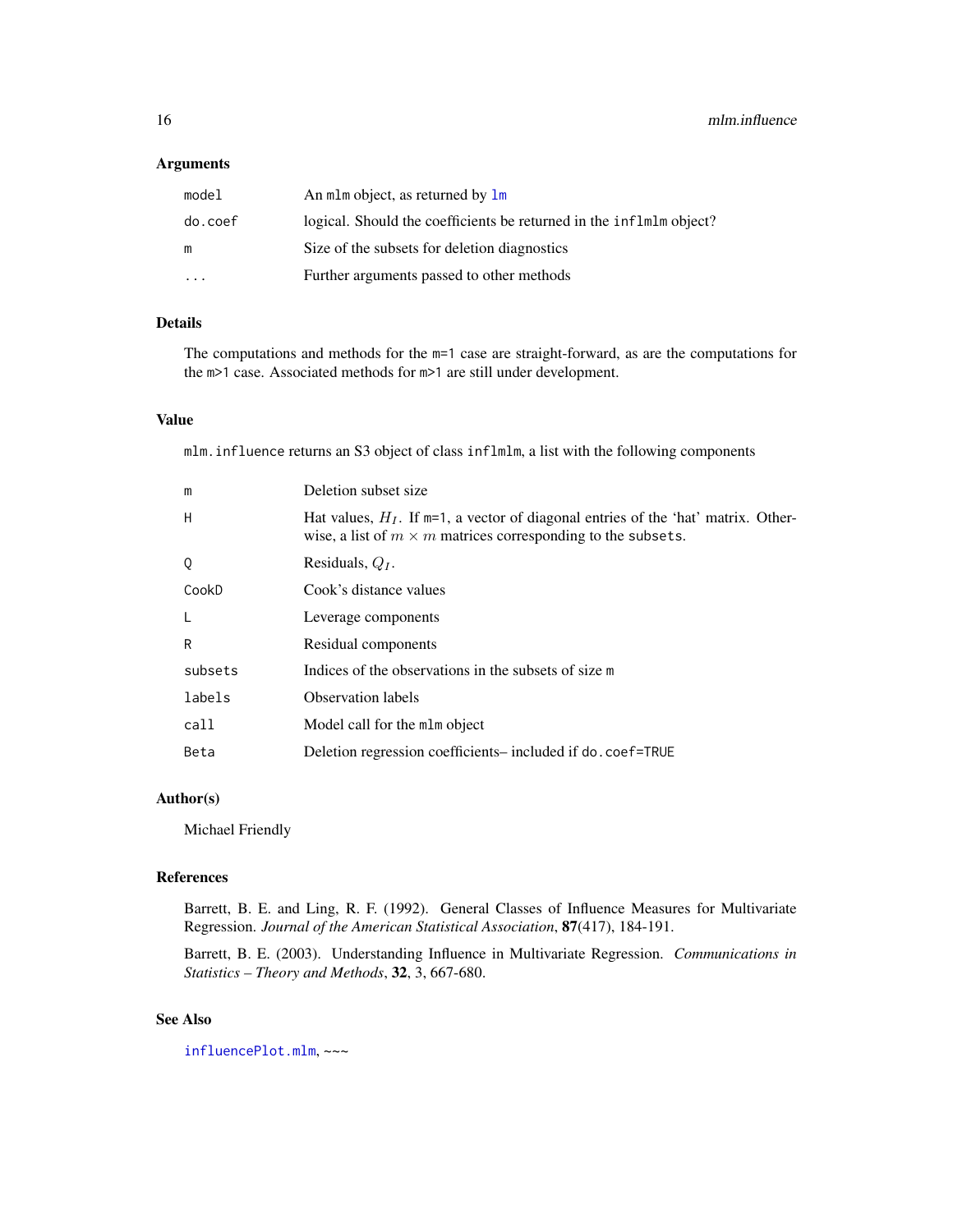### <span id="page-16-0"></span>mpower and the state of the state of the state of the state of the state of the state of the state of the state of the state of the state of the state of the state of the state of the state of the state of the state of the

### Examples

```
Rohwer2 <- subset(Rohwer, subset=group==2)
rownames(Rohwer2)<- 1:nrow(Rohwer2)
Rohwer.mod <- lm(cbind(SAT, PPVT, Raven) ~ n+s+ns+na+ss, data=Rohwer2)
Rohwer.mod
influence(Rohwer.mod)
# Sake data
Sake.mod <- lm(cbind(taste,smell) ~ ., data=Sake)
influence(Sake.mod)
```
mpower *General Matrix Power*

### Description

Calculates the n-th power of a square matrix, where n can be a positive or negative integer or a fractional power.

### Usage

mpower(A, n)

### Arguments

| A square matrix. Must also be symmetric for non-integer powers. |
|-----------------------------------------------------------------|
| matrix power                                                    |

### Details

If n<0, the method is applied to  $A^{-1}$ . When n is an integer, the function uses the Russian peasant method, or repeated squaring for efficiency. Otherwise, it uses the spectral decomposition of A, requiring a symmetric matrix.

### Value

Returns the matrix  $A^n$ 

### Author(s)

Michael Friendly

### See Also

Packages corpcor and expm define similar functions.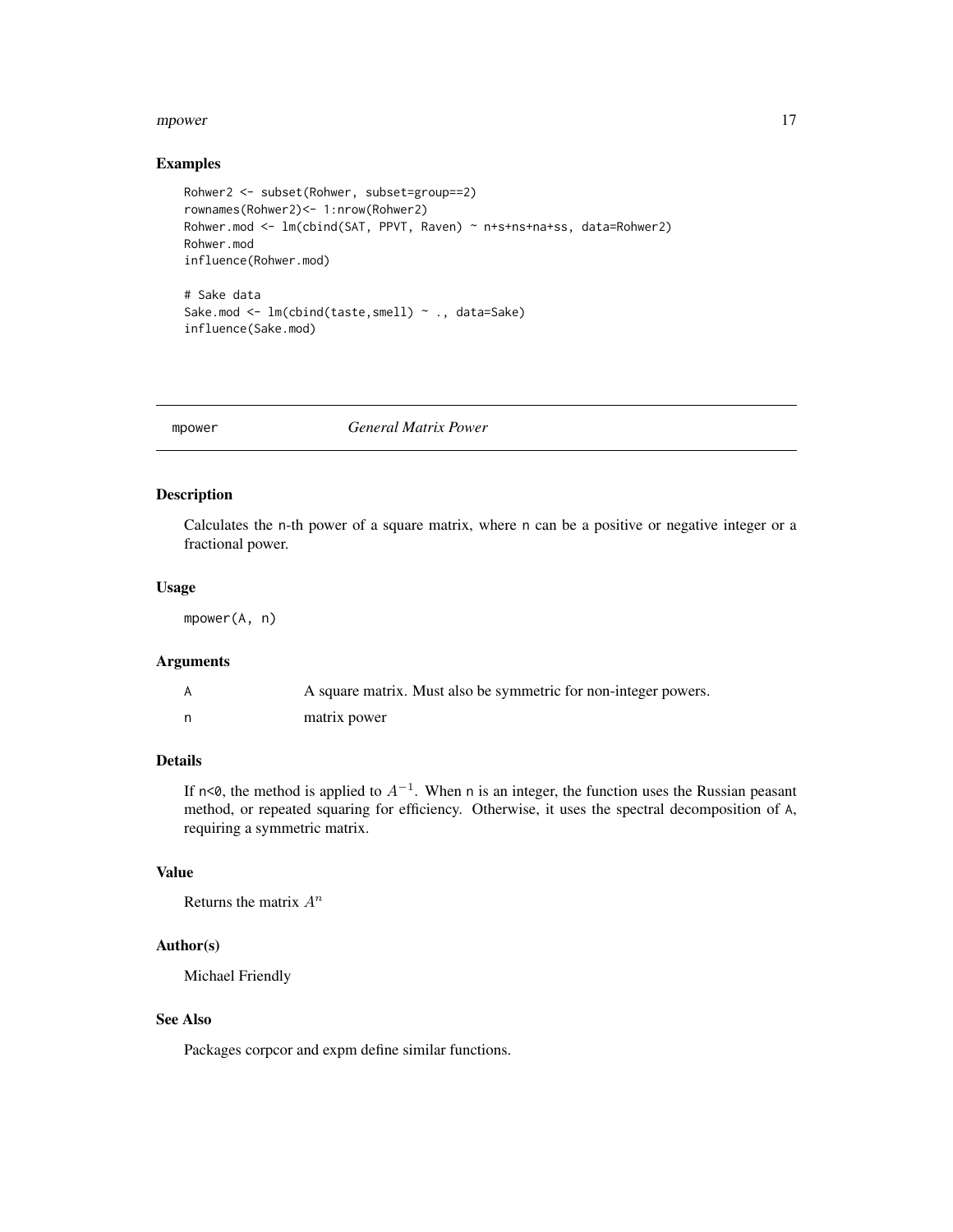### <span id="page-17-0"></span>Examples

```
M <- matrix(sample(1:9), 3,3)
mpower(M,2)
mpower(M,4)
# make a symmetric matrix
MM <- crossprod(M)
mpower(MM, -1)
Mhalf \leq mpower(MM, 1/2)
all.equal(MM, Mhalf %*% Mhalf)
```
### tr *Matrix trace*

### Description

Calculates the trace of a matrix

### Usage

tr(M)

### Arguments

M a matrix

### Value

returns the sum of the diagonal elements

### Author(s)

Michael Friendly

### Examples

M <- matrix(sample(1:9), 3,3) tr(M)